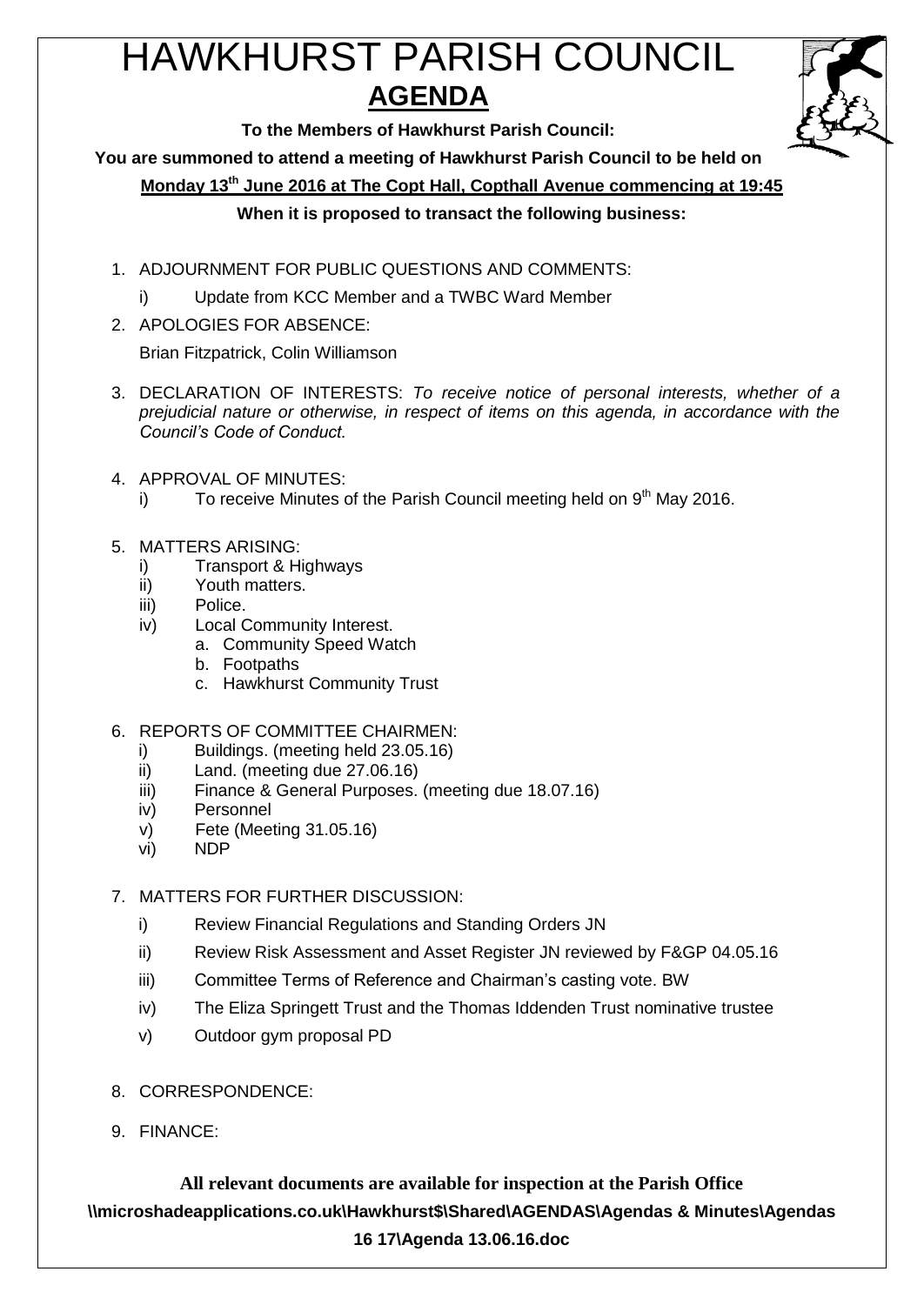11. BURIAL & MEMORIAL:

# 12. NOTES & INFORMATION:

13. CONFIDENTIAL:

*Pursuant to section 1 (2) of the Public Bodies (Admission to Meetings) Act 1960 it is resolved that, because of the confidential nature of the business to be transacted, the public and the press leave the meeting during consideration of the following items:*

- i) Review of Staff Salaries
- ii) Meeting with Marlborough House School
- iii) All Saints Church update
- iv) Timescale for extending and renovating Sports Hall at KGV

14. CLOSURE:

Nicole Godwin, Clerk to the Parish Council

|  |  | Agenda Item 8: Correspondence |
|--|--|-------------------------------|
|--|--|-------------------------------|

|                 | Date<br>Received | From                    | Subject                                                   |
|-----------------|------------------|-------------------------|-----------------------------------------------------------|
|                 | 16.05.2016       | <b>Fields in Trust</b>  | <b>Centenary Fields Programme</b>                         |
|                 | 2 17.05.2016     | <b>Dunks Almshouses</b> | Accounts for charities 240563 and 307664 to<br>31.12.2015 |
| 3               | 18.05.2016       | <b>KCC</b>              | <b>Active Travel Strategy consultation</b>                |
| 4               | 24.05.2016       | More4Kidz               | Progress update and Land use requests                     |
| $5\phantom{.0}$ | 31.05.2016       | TW CAB                  | Cranbrook Rural Network of Volunteers proposal            |
| 6               | 06.06.2016       | Flix & Pix              | Thank you for Moor banner permission                      |

# Agenda Item 9: Finance. INCOME AND EXPENDITURE MAY 2016

| Accounts for payment            | £ | 7,732.89     |
|---------------------------------|---|--------------|
| Payment received                | £ | 57,947.50    |
| <b>Net Expenditure</b>          | £ | 50,214.61    |
| <b>Cambridge &amp; Counties</b> |   |              |
| Reserve                         | £ | 87,695.11    |
| <b>Lloyds Current</b>           | £ | 10,000.00    |
| <b>Lloyds Access Reserve</b>    |   | £ 135,265.09 |
| Petty Cash                      | £ | 64.66        |

- 9.1 Agreement to pay payments schedule.
- 9.2 Account reconciliation and petty cash check.

Agenda Item 10: Planning

10.1 Planning & Highways Information:

| Ret.<br>NO. | Proposal | _ocatior<br>ില<br>________ | mmentsי<br>______ |
|-------------|----------|----------------------------|-------------------|
|             |          |                            |                   |

**All relevant documents are available for inspection at the Parish Office \\microshadeapplications.co.uk\Hawkhurst\$\Shared\AGENDAS\Agendas & Minutes\Agendas** 

#### **16 17\Agenda 13.06.16.doc**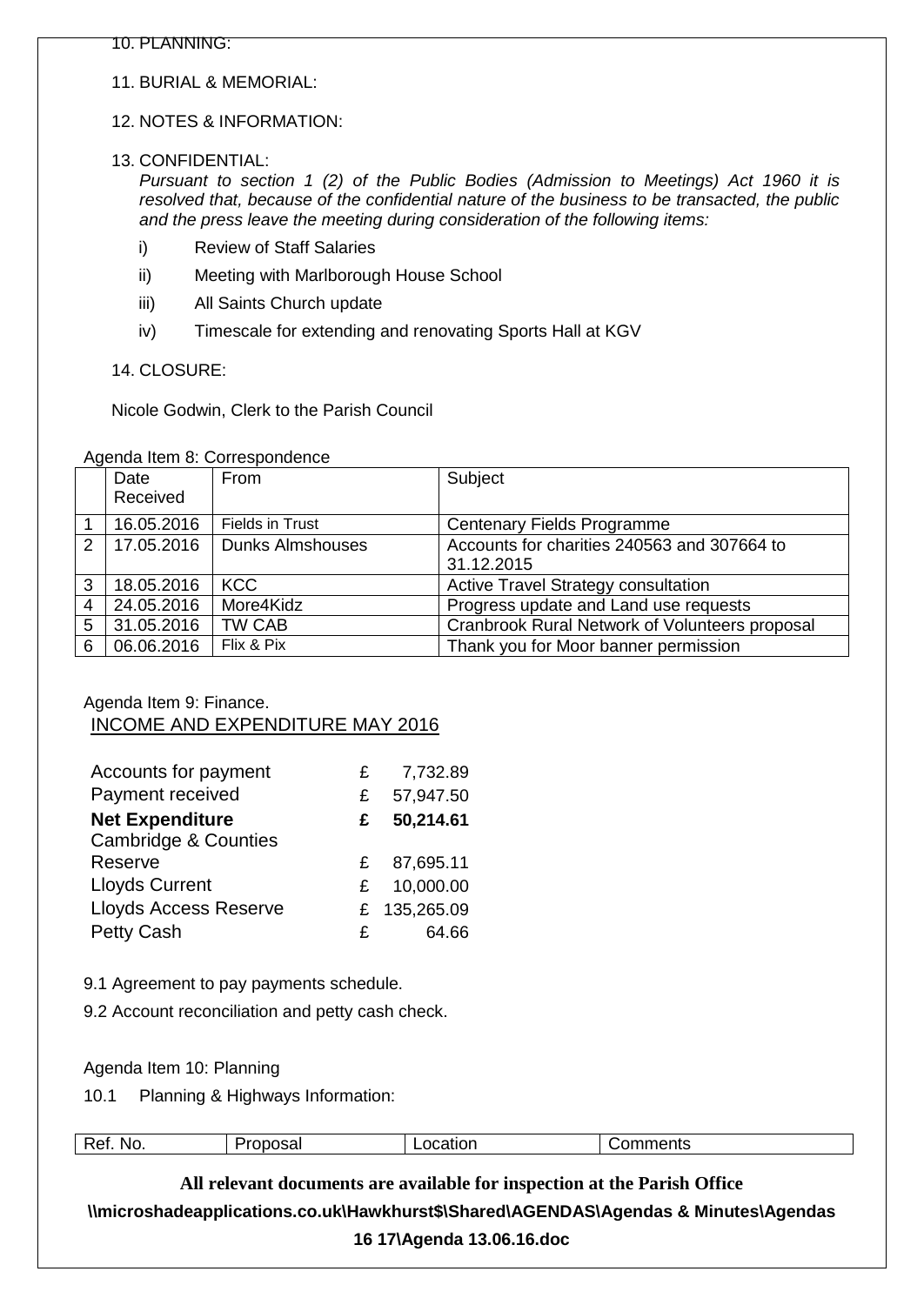| DHA<br>Meeting  | Potential relief road             | <b>Hawkhurst Golf Course</b> | Landowner's agent request of   |
|-----------------|-----------------------------------|------------------------------|--------------------------------|
| 20.04.2016      | and houses                        |                              | meeting to discuss             |
| <b>TWBC</b>     | <b>Contaminated Land</b>          | <b>TW Borough</b>            | Runs from 16.05.16 - 27.06.16  |
|                 | <b>Planning Doc</b>               |                              |                                |
|                 | consultation                      |                              |                                |
| <b>Highways</b> | Lower Thames                      | Kent to Essex                | Update following consultation. |
| England         | Crossing                          |                              |                                |
| <b>KCC</b>      | Road closure 16 <sup>th</sup>     | North Hill Road              | Patching works                 |
|                 | June 08:00-18:00, 3               | (Delmonden Lane to           |                                |
|                 | days                              | <b>High Street)</b>          |                                |
| <b>KCC</b>      | Road Closure 16th                 | A229 Cranbrook Road          | resurfacing                    |
|                 | June 22:00-05:00 3                | (Weald House to Rye          |                                |
|                 | nights.                           | Road)                        |                                |
| <b>KCC</b>      | Road closure 17th                 | <b>Water Lane (Potters</b>   | Patching works                 |
|                 | June 08:00-18:00, 5               | Lane to Rye Road)            |                                |
|                 | days                              |                              |                                |
| <b>KCC</b>      | Road closure 4 <sup>th</sup> July | Queens Rd                    | New electricity supply         |
|                 | for 5 days                        | (Hammonds to Queens          |                                |
|                 |                                   | Court)                       |                                |

# 10.2 Planning TWBC Approved:

| Ref                         | Proposal                                                                                                                                                                                                                                                                                                                                       | Location                               | Comments/<br>Valid |
|-----------------------------|------------------------------------------------------------------------------------------------------------------------------------------------------------------------------------------------------------------------------------------------------------------------------------------------------------------------------------------------|----------------------------------------|--------------------|
| 16/501807/FUL               | Erection of two storey front extension and<br>single storey rear extension                                                                                                                                                                                                                                                                     | 2 Eastview, The<br>Moor                |                    |
| 16/503744/LAW<br><b>PRO</b> | Lawful Development Certificate (Proposed)<br>for conversion of existing garage building into<br>ancillary living accommodation                                                                                                                                                                                                                 | Silver Birch, Rye<br>Road              |                    |
| 16/502759/FUL               | Erection of three DDA compliant classrooms<br>for the use of St Ronan's School with<br>associated decking and access via a<br>boardwalk                                                                                                                                                                                                        | St Ronans School,<br><b>Water Lane</b> |                    |
| 16/502969/FUL               | Minor material amendments to planning<br>permission 15/500780/FULL (Demolition of<br>existing buildings associated with disused<br>garage workshop and petrol station and<br>construct 6 new dwellings) - Variation of<br>Condition 2 to revise house plans for Plots 4,<br>5 and 6 to insert rear roof lights and roof<br>space accommodation | <b>Station Garage, Gills</b><br>Green  |                    |
| 16/503279/SUB               | Submission of details for planning permission<br>15/500780/FULL to discharge condition 11 -<br>Details of hard and soft landscaping                                                                                                                                                                                                            | <b>Station Garage, Gills</b><br>Green  |                    |
| 16/502967/FUL               | Erection of detached timber garage with car<br>port and log store in front garden                                                                                                                                                                                                                                                              | Ashmount, Rye<br>Road                  |                    |

| 10.3 Planning TWBC   | Refused:                                                                                                                                                                                                                                                                                                                                                 |                             |                                                   |
|----------------------|----------------------------------------------------------------------------------------------------------------------------------------------------------------------------------------------------------------------------------------------------------------------------------------------------------------------------------------------------------|-----------------------------|---------------------------------------------------|
| Ref. No.             | Proposal                                                                                                                                                                                                                                                                                                                                                 | Location                    | Comments/Valid                                    |
| 16/504278/NMA<br>MD. | Non-Material amendment to remodel existing<br>bungalow to include, demolition of rear<br>conservatory, brick outbuilding, dormer<br>extension and remove chimney stacks.<br>Replacement windows and doors and slate roof<br>tiles. erection of a new side and rear extension,<br>entrance porch and replacement garage. All<br>subject to 15/508486/FULL | Green Lawns,<br>Stream Lane | Amendments are not<br>viewed as non-<br>material. |

**All relevant documents are available for inspection at the Parish Office**

**\\microshadeapplications.co.uk\Hawkhurst\$\Shared\AGENDAS\Agendas & Minutes\Agendas** 

**16 17\Agenda 13.06.16.doc**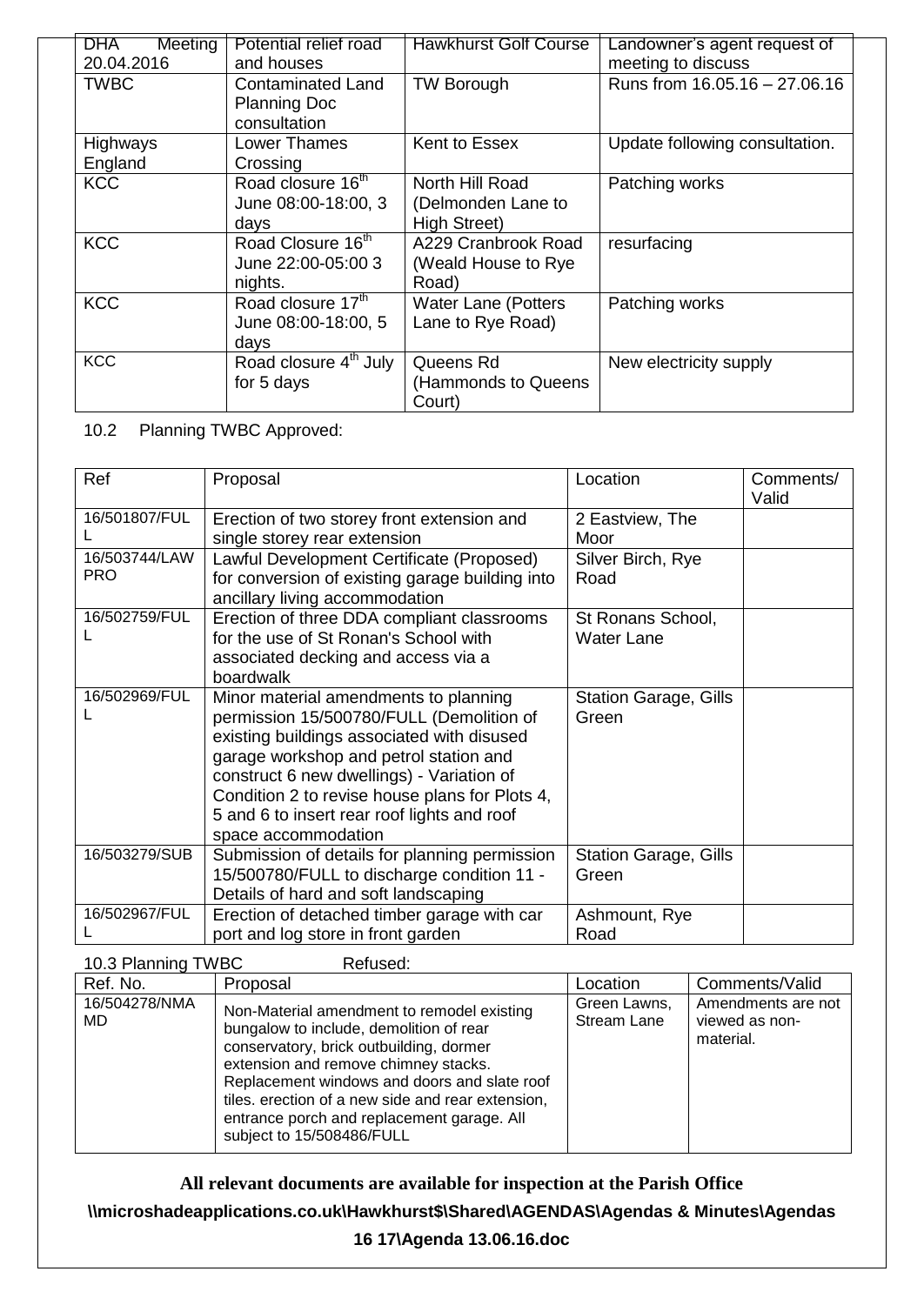|     | 10.4 Planning Applications received:           |                                                                                                                                         |                                            |                 |  |
|-----|------------------------------------------------|-----------------------------------------------------------------------------------------------------------------------------------------|--------------------------------------------|-----------------|--|
| Num | <b>Application No</b>                          | Proposal                                                                                                                                | <b>Location</b>                            | <b>Comments</b> |  |
| ber |                                                |                                                                                                                                         |                                            |                 |  |
|     | 6 16/502248/FU<br>LL                           | Demolition of existing garages and erection<br>of 1 x 2 bed affordable home with 4 parking<br>spaces                                    | Garages, Park<br>Cottages                  |                 |  |
|     | 14 16/503712/FU<br>LL                          | Single Storey rear extension and<br>replacement outbuilding                                                                             | Wayside, The<br>Moor                       |                 |  |
|     | 15 16/504132/FU<br>LL and<br>16/504133/LB<br>С | Conversion of 2 dwellings to singkle dwelling<br>and addition of single storey side extension                                           | 1 Conghurst<br>Cottages,<br>Conghurst Lane |                 |  |
|     | 16 16/500797/FU<br>LL                          | Demolition of existing building and erection<br>of 16 dwellings with associated parking and<br>landscaping                              | Woodham Hall,<br><b>Rye Road</b>           |                 |  |
|     | 17 16/504199/FU<br>LL                          | Retrospective permission for change of use<br>of ground floor and land for temporary<br>storage associated with landscaping<br>business | <b>Bokes Oast</b><br>Farm, Horns Hill      |                 |  |
|     | 18 16/504062/FU<br>LL                          | extension of roof for new rear porch, reinstate<br>external staircase and gate, brick wall and<br>pier and new gate.                    | Belvedere,<br>Cranbrook Rd                 |                 |  |
|     | 19 16/504367/FU<br>LL                          | Demolition of rear extension and erection of<br>single storey extension, loft conversion with<br>velux windows                          | 1 Homewood<br>Cottages, Ockley<br>Road     |                 |  |
|     | 20 16/504341/FU<br>$\mathsf{L}$                | Weatherboard cladding to first floor side and<br>rear flank                                                                             | 2 Gingerbread<br>Lane                      |                 |  |
|     | 21 16/504220/SU<br>B/TA1                       | Surface water drainage details for 15/500780                                                                                            | Station Garage,<br><b>Cranbrook Road</b>   |                 |  |

# Agenda Item 11: Burial and Memorial

| Interment Date     | Deceased                      |                    |
|--------------------|-------------------------------|--------------------|
| $15th$ May 2016    | <b>Philip Frederick Skeet</b> | Interment of ashes |
| $20^{th}$ May 2016 | <b>Bernard James Kennaird</b> | <b>Burial</b>      |
| 7th June 2016      | Grace Lydia Annie Parsons     | <b>Burial</b>      |

Agenda Item 12: Notes and Information

|    | Date              | from                        | subject                                          |
|----|-------------------|-----------------------------|--------------------------------------------------|
|    |                   | 03.05.2016   Fete Committee | Minutes from 03.05.16                            |
| 2. |                   | 31.05.2016   Fete Committee | Minutes from 31.05.16                            |
| 3. | 09.05.2016   KCC  |                             | Public Health info re: male suicide              |
| 4. | 19.05.2016   KALC |                             | NALC update on new legislation in Queens Speech. |
| 5. | 07.06.16          | <b>West Kent Housing</b>    | Bowles Lodge public information session 16.06.16 |

# **Agenda Notes for Members:**

1. Item 3 on the Agenda, Declaration of Interests. If a Member has a prejudicial interest, this should be declared at the start of the meeting. Personal interests may be declared at this point or alternatively can be declared at the time when

**All relevant documents are available for inspection at the Parish Office \\microshadeapplications.co.uk\Hawkhurst\$\Shared\AGENDAS\Agendas & Minutes\Agendas 16 17\Agenda 13.06.16.doc**